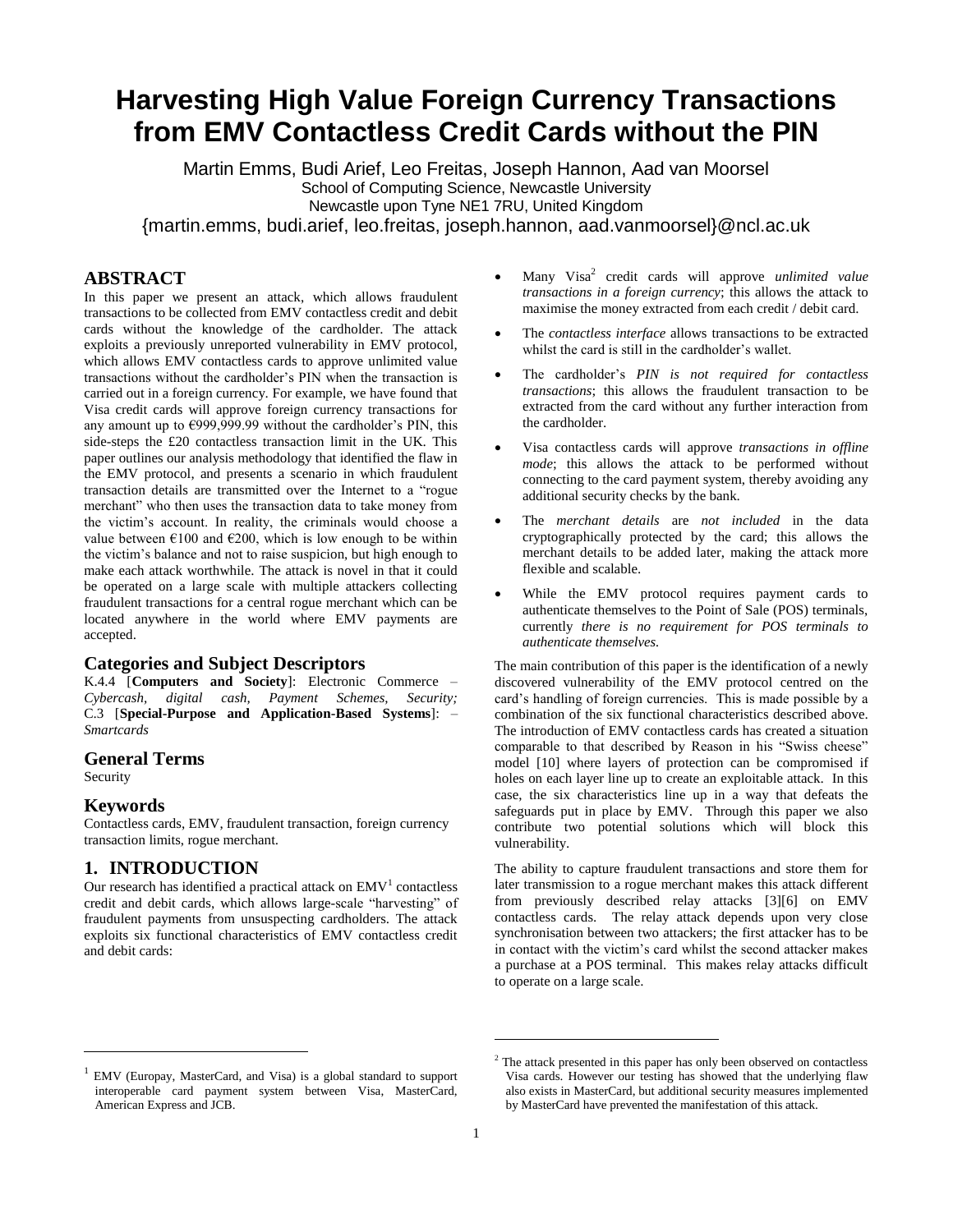Similar to the "Chip & PIN is broken" attack [\[9\],](#page-10-2) our attack can potentially be operated on a large scale. "Chip & PIN is broken" allows attackers to buy goods from retailers, whereas the attack described in this paper is different in that it targets the money in the victim's bank account.

The very recent "Chip and Skim" attack [\[1\]](#page-10-3) is similar to our attack in that it could be operated on a large scale and it extracts money from the victim's account. It would be interesting to explore the possibility of using our mobile phone contactless-transactioncollecting app as the "skimming" platform for the Chip and Skim attack.

The rest of the paper is organised as follows. Section [2](#page-1-0) presents our methodology for finding the vulnerabilities, including the outline of the process, and the resulting formal abstract model, from which we derive our attack. Section [3](#page-3-0) provides an overview of the attack, which is composed of two stages: collection of fraudulent transactions, and converting these transactions into money. Section [4](#page-5-0) outlines existing safeguard to protect EMV transactions, while Section [5](#page-5-1) looks into the EMV functionality exploited by the attack. Section [6](#page-6-0) outlines the experimental software implementation to carry out the attack, including an Android app and a rogue merchant server. Section [7](#page-9-0) presents some results from executing the attack, demonstrating the feasibility of such attack. In Sectio[n 8](#page-9-1) we offer potential methods for preventing the attack and Section [9](#page-9-2) concludes our paper.

## <span id="page-1-0"></span>**2. METHODOLOGY**

Our work focuses on the analysis of the EMV payments protocol and specifically the security impact of the introduction of contactless and mobile payments functionality into the protocol.

Analysis of the protocol is non-trivial due to the complexity of the EMV payment protocol specification. EMV is a global payment system, the protocol therefore has to incorporate competing (and sometimes conflicting) requirements from each of the credit card issuers (MasterCard, Visa, Amex, JCB, Diners, Discover, UnionPay) and from the financial regulators in each of the countries in which EMV operates. In addition, the introduction of contactless / mobile payments has significantly increased the complexity of the EMV specifications. The EMV specification for contact (Chip & PIN) credit / debit cards describes a single unified payment protocol sequence (kernel) for all card types. The specification for contactless / mobile payments contains seven protocol sequences (kernels), one for each card issuer. The complexity and page count has expanded, from four books comprising 765 pages for contact transactions, to fourteen books containing 2,392 pages for both contact and contactless.

To address this complexity, we have developed a systematic approach which combines formal and informal techniques. At the centre of our approach are *UML sequence diagrams*, an example of which can be seen in [Figure 6,](#page-7-0) which we use as the informal but precise description of the protocol fragments. Each UML diagram is accompanied by a table listing the references in the EMV specification which were the diagram's information source. Creating the UML diagrams takes input from three main sources: (i) the EMV specification documents, (ii) feedback from insights gained by the developers coding the emulator, and (iii) feedback from insights gained by the designers constructing a formal model. Essential to our process is the systematic line-by-line documentation of the linkage between EMV specification, UML diagram, abstract formal model, emulator code and test cases.

The formal aspects of our approach are inspired by the Praxis methodology [\[2\],](#page-10-4) tailored to our needs. It focuses on the construction and proof of an abstract model using the Z notation [\[13\].](#page-10-5) This abstract model is used to investigate the consistency of the requirements, expose descriptive errors, and ultimately be used to generate test cases for the emulator code. Ultimately, if our abstract formal model correctly characterises the EMV requirements, then our test cases will be both minimal and widereaching, given they come from the mathematical characterisation of the EMV requirements for NFC.

## **2.1 The Process**

[Figure 1](#page-1-1) shows our analysis process. The rounded boxes are activity nodes within the process e.g. [A1]. The square boxes are object nodes e.g. [O1.0]: these are the data sources that drive the activities. Connecting edges, represented as black solid-arrows, indicate the default order in the flow of activities. The red dashed-arrows are connecting edges, which indicate feedback, creating an iterative process of refinement of the UML diagrams [O1.1], the abstract model [O2.1] and the emulator code [O4.1].



**Figure 1. Protocol analysis process**

<span id="page-1-1"></span>At the centre of our approach is the construction [A1] of UML sequence diagrams [O1.1] with accompanying reference lists. Much of the process is about constructing these sequence diagrams as accurately as possible. To achieve this, we use a detailed analysis of the EMV requirements and a detailed working knowledge of the structure of the various specifications contributing to a single transaction. Moreover, we use feedback from the formal model construction [A2], the derivation of test cases [A3] and the coding [A4].

The EMV specifications [O0.0] are the originating source of all of the data in the process. Any data or assumption made in the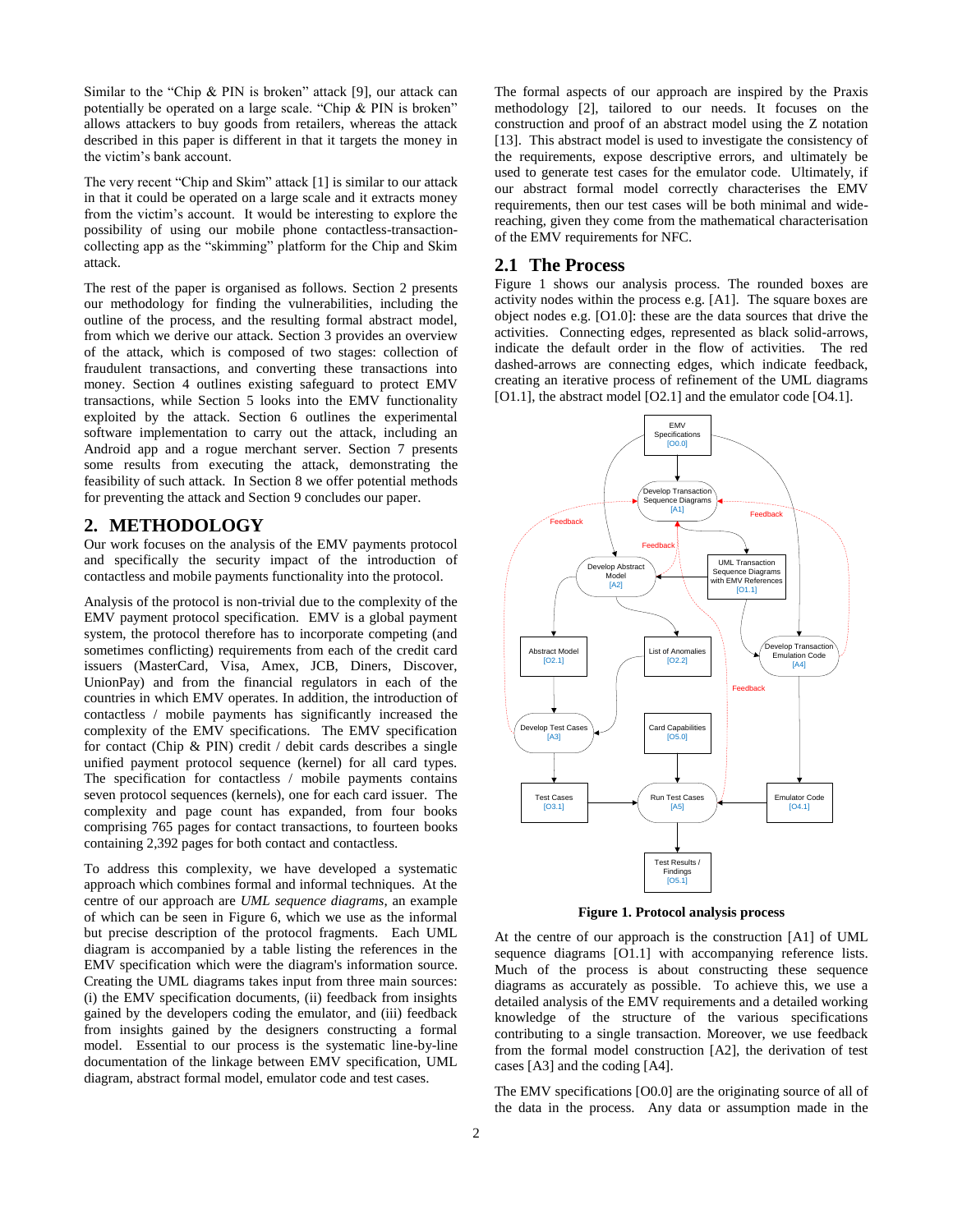emulator code or in the abstract model should be traceable back to its origin (i.e. the book/section/page within the EMV specifications). The EMV specifications are structured so that the complete description for a single transaction protocol sequence is split across multiple sections and multiple books. The UML sequence diagrams [O1.1] collate these multiple sources into a single easy to follow description of the transaction sequence. These transaction sequence diagrams are the initial stage of the iterative process that we used to create the concrete software implementation of the emulator [O4.1].

At each stage of the process, if additional information is found about the working of EMV it is fed back into the UML transaction sequence diagrams [O1.1]. The feedback is essential to refine our understanding of the EMV specifications and document it. Each time the diagrams are updated, this drives the improvement of the emulator code [O4.1]. The completed emulator code is used in practical experiments [A5], running full or partial transaction protocol sequences against real bank cards.

## **2.2 UML Protocol Sequence Diagrams**

The role of the UML protocol sequence diagrams is to collate information from multiple sources in the EMV specification, creating a single description of the payment protocol sequence (kernel).

There are eight payment protocol sequences (kernels) in the EMV specification, one for contact transactions and seven for contactless transactions. There is a single UML diagram for each of the eight kernels. Each diagram is accompanied by a table of references detailing the EMV specification sections from which the diagram was derived. Each reference details the EMV book, section number, page number and a section of text describing the functionality.

**Table 1. Snippet of UML diagram references table**

<span id="page-2-0"></span>

| <b>Descriptive Text</b>               | <b>References</b>           |
|---------------------------------------|-----------------------------|
| 7.1 Transaction Setup Data            |                             |
| <i>including PDOL list</i>            | $EMV$ v2.2 Book C-3         |
| If the Visa application is            | 2.4.1 Initiate Application  |
| successfully selected the card will   | Processing, page 12         |
| return the data that the terminal     |                             |
| requires to set up the transaction    | $EMV$ v4.3 Book 3           |
| including the PDOL list. The          | 10.1 Initiate Application   |
| Processing Data Objects List          | Processing, page 91         |
| (PDOL) is a list of data fields the   |                             |
| card requires to complete the         | EMV v2.2 Book B             |
| transaction, the terminal returns the | 3.5 Outcome Processing      |
| populated PDOL data in the Get        | $(3.5.1.5)$ Other), page 33 |
| Processing Options command.           |                             |
| Typically the data fields requested   | EMV v4.3 Book 4             |
| by the card will include the          | Annex A - Coding of         |
| transaction amount, currency, date,   | Terminal Data Elements,     |
| country and POS terminal              | page 115                    |
| capabilities (TTQ).                   |                             |

[Table 1](#page-2-0) shows a snippet of the references table for [Figure 6,](#page-7-0) which provides the details of one of the 26 steps in the Visa fDDA [\[5\]](#page-10-6) protocol sequence (kernel 3).

It is these reference tables that provide the documented link between the UML diagrams and the EMV specification documents.

## **2.3 Protocol Emulator**

The protocol emulator is a concrete software implementation of the EMV payments protocol. It is both an end product of the analysis process and the test-bed used to validate the findings of our analysis process; for instance the protocol emulator was used to confirm the existence of the foreign currency flaw in UK issued credit / debit cards.

To maintain the linkage between the protocol emulator code and the UML diagrams / EMV specification, we insert comments into the Java code. These comments contain the same descriptive text and references as per [Table 1.](#page-2-0) In this way, each line of Java code can be traced back to its origin in the EMV specification and can also be understood as part of the overall protocol sequence thanks to the references to the UML diagrams.

## **2.4 Formal Abstract Model**

In this work, we studied the EMV requirements documents [\[4\]\[5\]](#page-10-7) to produce a formal abstract model of its properties and functionalities, specifically for the Visa fDDA contactless transaction protocol (summarised in [Figure 6\)](#page-7-0). The motivation is to capture these requirements mathematically, enabling checking that the properties of interest hold (i.e. the requirements documents are consistent), and to produce test cases for our EMV emulator derived from formal proof of operational feasibility of each protocol stage (i.e. by proving the stage is feasible, we expose both abstract behaviours: normal and exceptional).

#### *2.4.1 Implementation of the Abstract Model*

Our abstract model uses the Z notation [\[13\].](#page-10-5) Proof obligations in Z are usually of three kinds: *well-formedness of models*, where partial functions are applied within their domains, and unique existential quantifiers are sound; *operational feasibility*, where specified operations have (implicitly defined) preconditions strong enough to establish (explicitly defined) post-conditions; and *data reification* via (usually forward) simulation, where the use of (concrete) data structure representations in operations closer to an implementation language are shown to respect the abstract representation and operations.

Our models have 49 type definitions, 61 Z schemas representing the NFC operations of the protocol, and 79 proofs in total, of which 49 are theorems representing properties of interest for the whole model [\[7\].](#page-10-8) Feasibility proofs are useful in deducing formal model-based test cases, as they characterise the complete space of behaviours for all operations of interest, including successful and all possible error cases, both determined by mathematical predicates representing disjoint behaviours of the protocol. That is, feasibility proofs characterise a set of disjoint predicates with (in EMV's case) non-overlapping conditions that when accumulated lead to true (e.g. pre-condition of an operation being  $x < 0$  or  $x > 0$  or  $x = 0$ ). Thus, each disjunct represents a unique class of behaviours for the functionality being proved. Moreover, we also prove that these disjunct predicates amount to true, hence we guarantee all behaviours are accounted for.

The formal model follows the methodology advocated in [\[2\],](#page-10-4) which enumerates requirements realised by each piece for formal specification. Thus, if all elements of the requirements are accounted for within the abstract mathematical model in a way that conveys the intended behaviour described in English, then proofs about the abstract model (or rather, proof failure) will lead (as our experiments show) into potential attacks and vulnerabilities discovered through proof investigation. Once validated by EMV experts, such formal model becomes a more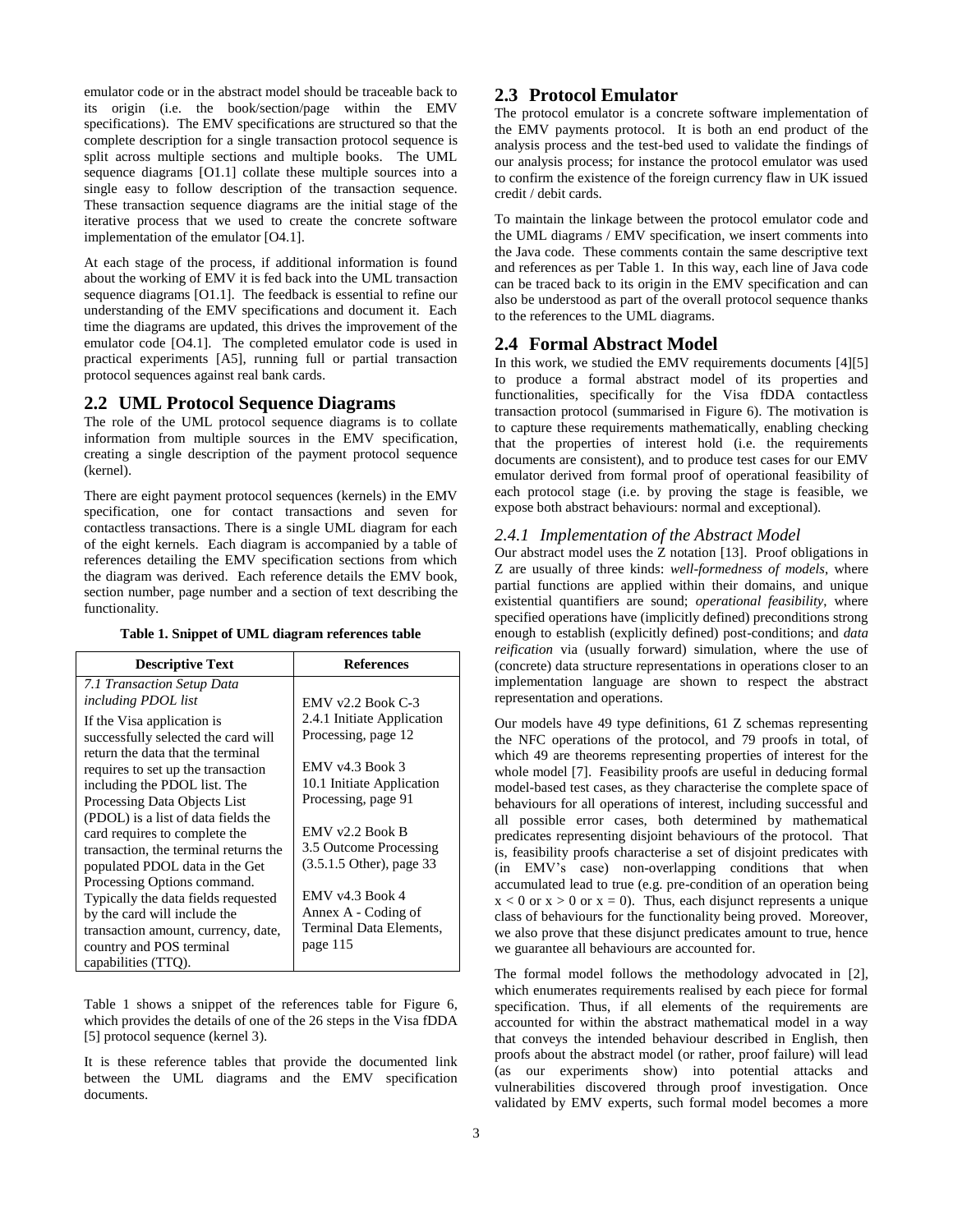accurate representation of the EMV protocol than the EMV books [\[4\]\[5\].](#page-10-7)

These efforts correspond to the POS terminal side of [Figure 6.](#page-7-0) The mechanisation of a formal concrete design, together with a proof of refinement indicate that these designs faithfully satisfy the abstract model linked to the requirements. Refinement proofs are perhaps the most costly aspect of a proof exercise, as it needs to establish that the implementation details do not breach any of the contractual requirements established by the abstract model. This concrete model can then serve to annotate the Java (or any other implementation) with formal specification for code-level functional correctness as done by tools such as VeriFas[t \[11\].](#page-10-9)

Furthermore, we derive a set of test cases from this abstract model that is the smallest with highest coverage possible. We also derive a systematic code-annotation technique, using the same principle to enumerate what aspect of the requirements each piece of code within the emulator is realised. These test cases represent a test-oracle based on requirements testing, rather than testing for any implementation issues. Together, the test cases and systematic code annotation are useful for capturing potential (major) errors. Errors from the concrete design are more likely to expose problems with implementation choices, and it is our aim in the future to annotate the emulator code with formal specification amenable to static analysis of the properties corresponding to the behaviour of the code.

## *2.4.2 Abstract Model for Foreign Currency Transaction Limits*

EMV specifies the transaction currency as one of the data fields for mandatory inclusion in the Application Cryptogram (AC) [\[4\].](#page-10-7) This indicates the importance of the currency as it is one of the fields which is cryptographically protected against alteration. Nevertheless, the EMV books do not specify the process required when the terminal and the card have different currencies. This omission was discovered as part of the process to formulate the pre-conditions for the abstract model that currency exchanges were consistent. It was clear that the currency was one of the preconditions that should be included in the model, but we could not establish the correct process or outcome when the terminal currency was different from the card's currency.

The abstract model has identified the following pre-conditions relating to currency: (i) the native currency of the card; (ii) the native currency of the POS terminal; and (iii) the currency of the current transaction. For instance, when assembling the fDDA Processing Data Objects List (PDOL) for a Visa NFC transaction we get the following Z schema (fro[m \[7\]\)](#page-10-8):

```
DDANFCVisaPDOL_
NFCVisaPDOL!; Transaction!; cardCurrency? : CURRENCY
\overline{pololAmount!} = \overline{convertCU}\ (\overline{(tcurrentcyl}, \overline{cardCurrentcyl}), \overline{amount!})pdolCashback! = \text{chamount!}pdolUpno! = tunpredictableNumber!polCountry! = tcountry!pdolCurrency! = cardCurrency?\label{eq:poly} pdolDate! = tdate!\frac{1}{p}\text{d}olTrType!=type!
```
It creates the NFCVisaPDOL! with the adequate fields from both the card's and transaction's data. The PDOL amount, however, needs to be corrected for the card's target/preferred currency. For that we use a bijective function linking currencies and countries, as well as the agreed transaction currency (returned as tcurrency!), and the given cardCurrency? input for the given amount. This PDOL is then used to produce the AC and the Signed Dynamic Authentication Data (SDAD) for the validation of the transaction, by the bank and the POS terminal respectively.

We could satisfy all requirements when cardCurrency? is equal to tCurrency!; however we could not do the same when they are not equal. This prompted us to run foreign currency transaction experiments on real credit cards using the emulator, revealing the vulnerabilities leading to the attack.

# <span id="page-3-0"></span>**3. OVERVIEW OF THE ATTACK**

[Figure 2](#page-3-1) shows the key elements of the attack and how they interact with the EMV payment system.



**Figure 2. Transaction harvesting attack**

<span id="page-3-1"></span>The attack consists of two stages:

- *Attackers (collection of fraudulent transactions)*: attackers using Near Field Communication (NFC) enabled Android mobile phones can collect fraudulent transactions from unsuspecting cardholders. This can be done whilst the contactless card is still in the cardholder's pocket (see steps 1 to 3 o[f Figure 2\)](#page-3-1).
- *Rogue merchant (converting transactions into money)*: a rogue merchant converts the collected transactions into money in their bank account by sending the transaction data to a bank (steps 4 to 5 o[f Figure 2\)](#page-3-1).

Finally the transaction request enters the *Card payment clearing system* where the rogue merchant's bank acts innocently to transfer the transactions into the card payment system, which transfers the money from the victim's bank account into the rogue merchant's bank account (see steps 6 to 10 of [Figure 2\)](#page-3-1).

## **3.1 Collecting fraudulent transactions**

Transactions are collected using a malicious app written for NFCenabled Android mobile phones. The app automatically initiates and collects a transaction immediately upon detection of a contactless credit / debit card in the phone's NFC field. This process takes less than 500 milliseconds from card detection to transaction completion.

It is imagined that attackers will operate in a similar way to pickpockets, hiding their activity in crowded situations such as on public transport or in the crowd at an event. When a credit / debit card is detected, the app gives the attacker an audible signal through their headphones; a second audible signal is given when the transaction collection is complete. This will allow the attacker to operate without attracting too much attention.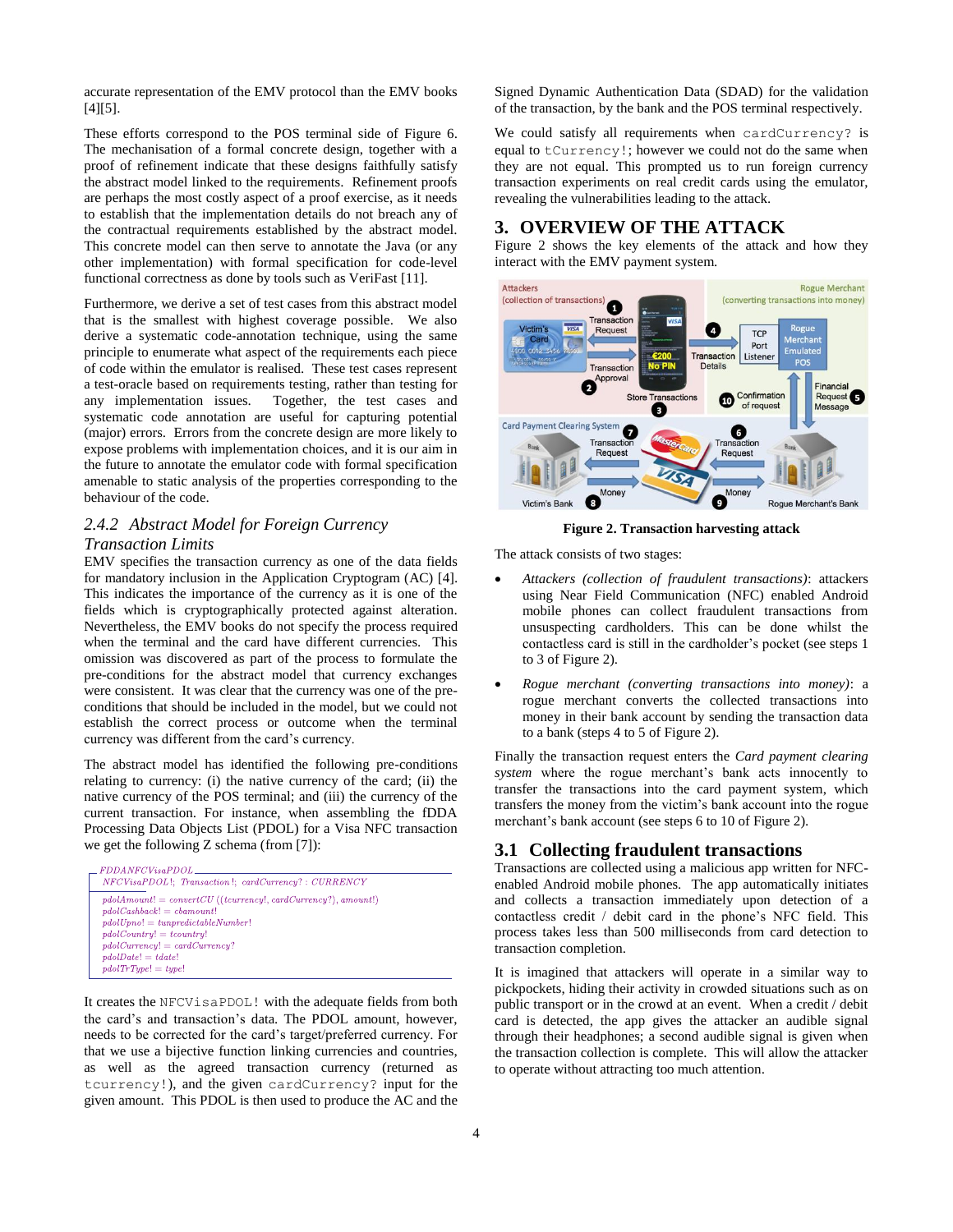## *3.1.1 Hardware*

An Android mobile phone is chosen as the attack platform for the following reasons:

- Android mobile phones have a built-in NFC reader.
- An Android phone is an innocuous item for the attacker to carry in a crowded place; for example, it will not raise attention if the attacker is stopped by the police, since everyone carries mobile phones these days.
- The mobile phone platform provides portability, Internet connectivity and good battery life, making it a very capable attack platform.

#### *3.1.2 The transaction collecting app*

The attack starts when the NFC-enabled Android phone identifies a contactless credit / debit card which is vulnerable to this attack in the victim's wallet. The app sends a transaction request to the vulnerable card.

The app plays an audible alert to the attacker to signal that a vulnerable card has been found.

When the victim's card receives the transaction request message. it can approve or decline the transaction. If the card approves the transaction it generates the AC and the SDAD, this proves to the bank and POS terminal respectively that the card that approved the transaction was genuine (see Section [4.3](#page-5-2) for more detail).

The cryptographic algorithms used to generate the AC and SDAD also ensure that the transaction details cannot be changed subsequent to the card authorising the transaction.

When the attack is complete the app plays a second audible alert.

#### *3.1.3 Storage of approved transactions*

The app was designed to operate in locations where an Internet connection is not always available, for example on underground public transport. Therefore the app will initially just store the transaction authorisation data returned by the victim's card. When a reliable Internet connection is available, the app will send the stored transaction data to the rogue merchant who will convert the transaction data into money.

The ability to capture fraudulent transactions offline and store them for later transmission is one of the novel features of this attack. This allows the attack to be operated on a large scale without the need for synchronisation.

Furthermore, storing the transactions minimises the time required to collect fraudulent transactions as the app does not have to wait for a connection. It also allows the attackers to operate in victimrich crowded places that are normally without an Internet connection such as on subway trains, on buses and at large events.

#### **3.2 Converting transaction data into money**

The criminals would set up a rogue merchant account with an acquirer bank in one of the 76 countries that accept EMV payments. This rogue merchant will receive the fraudulent transactions collected by the attackers and convert them into money by sending the transaction data to the bank.

The rogue merchant consists of three elements:

 An Internet-based listening service, which will receive collected transaction data from attackers.

- A data format conversion process, which converts the fraudulent transactions collected by the attackers into the format required by the bank.
- A rogue Point of Sale (POS) terminal, which must imitate the actions of a legitimate POS terminal so that it does not raise the bank's suspicion. To achieve this, the rogue POS takes the previously converted data, adds the merchant data and sends that data to the bank using an Internet Protocol (IP) connection.

#### *3.2.1 Internet-based listening service*

The rogue merchant provides an Internet-based listening service on a pre-arranged IP address and port number, to receive the fraudulent transactions from the attackers. The transactions are initially stored to be processed later, once the merchant details have been added to the transaction and the connection to the acquirer bank is available.

#### <span id="page-4-0"></span>*3.2.2 Data format conversion process*

Financial presentment request messages are used to transmit EMV credit / debit card transactions between the merchant (who captured the transaction) and the acquirer bank (who will process the transaction).

Merchant-related data such as merchant ID, terminal ID and the merchant's bank account details are added to the transaction to complete the data required by the EMV card clearing system. The fraudulent transaction is now ready for transmission to the acquirer bank.

The exact format of the message will differ slightly between different acquirer banks. However, there are a number of mandatory fields that are the same for every acquirer bank. Standard 70 [\[12\]](#page-10-10) in the UK and ISO 8583 [\[8\]](#page-10-11) in other EMV countries define the mandatory data fields which must appear in the financial presentment request message and the optional fields which may differ between the acquirer banks.

The software for our attack prototype implements a Standard 70 message format, complete with all of the mandatory fields and a number of optional fields (see Sectio[n 6\)](#page-6-0).

#### *3.2.3 Rogue POS terminal process*

Once correctly formatted, the financial presentment request message is sent to the bank. The acquirer bank returns a financial presentment response message, to which the merchant responds with a financial presentment confirmation message that acknowledges receipt of the acquirer's response message.

The supported communication options for this message exchange are PSTN, X25 over ISDN, IP over ISDN, and IP over public networks (i.e. the Internet) for transmission of messages between the merchant and the acquirer bank. The software implementation presented in this paper uses IP over the Internet.

Our software implements data format conversion (Section [3.2.2\)](#page-4-0) and implements the sending of the financial presentment request message over an IP connection protected by SSL/TLS encryption.

For obvious reasons we were not willing or able to check against a real bank. Of course, one approach to defeating the attack is to try to detect rogue POS behaviour at the bank, but it is not clear how well this can be done. A simple solution would be to have the payment card reject any contactless foreign currency transaction immediately, but is just not practical. As we will argue in Section [8,](#page-9-1) a more effective solution can be implemented by either forcing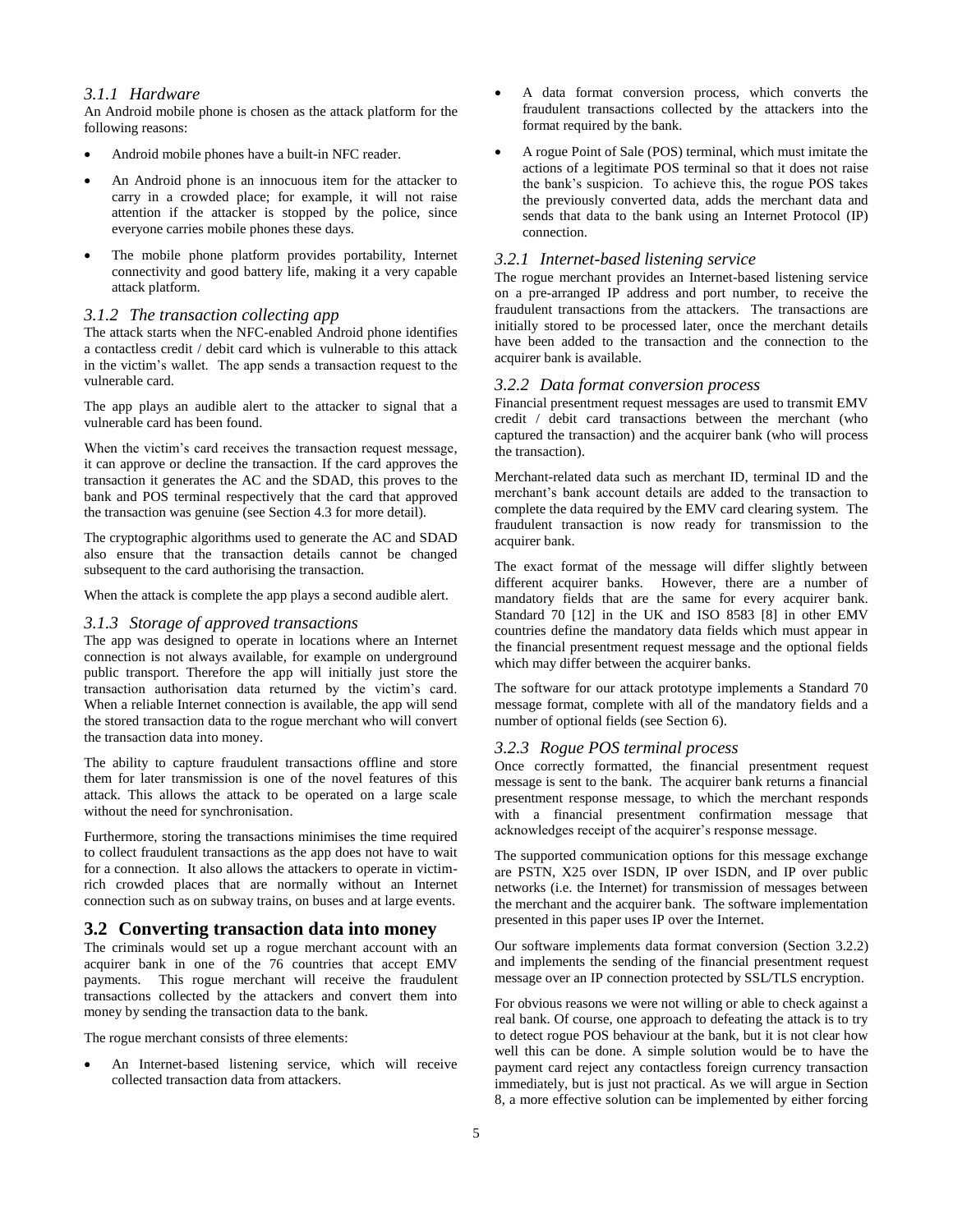foreign currency contactless transactions to be carried out in online mode only, or where that is not possible, to switch the transaction to "Chip & PIN".

## <span id="page-5-0"></span>**4. EMV TRANSACTION SAFEGUARDS**

In the UK, EMV credit / debit cards can perform two different transaction types: contactless "tap and go" transactions, and contact "Chip & PIN" transactions.

## <span id="page-5-3"></span>**4.1 Contactless "tap and go" transactions**

Contactless transactions are intended to be a quick and convenient replacement for small cash purchases. In a contactless payment, the credit / debit card is placed on the POS terminal's contactless reader for less than 1 second and the payment is approved.

There are two significant differences between a contactless transaction and a contact "Chip & PIN" transaction. First, the contact transaction requires the cardholder to enter their PIN, whereas the PIN is not required for contactless transactions. Second, contact transactions require the card to be removed from the wallet and inserted into the POS terminal, whilst contactless transactions is completed wirelessly by placing the card on the POS terminal, this can be done whilst the card is still in the wallet.

PIN entry provides one of the key safeguards in "Chip & PIN" transactions. The PIN ensures that only the cardholder, who knows the PIN, can use the card. Contactless transactions are not protected by PIN entry. EMV have therefore implemented the following safeguards to limit the potential loss from lost or stolen contactless cards:

- In the UK, each contactless transaction is limited to £20; any transaction above this value will require a Chip & PIN transaction.
- EMV cards are limited to five consecutive contactless transactions, after which the PIN must be entered in a "Chip & PIN" transaction.

These safeguards ensure that the maximum loss due to a lost or stolen contactless card is £100.

# **4.2 Contact "Chip & PIN" transactions**

The majority of EMV card transactions are "Chip & PIN" transactions. "Chip & PIN" transactions allow purchases up to the balance of a debit card or the credit limit of a credit card.

"Chip & PIN" transactions are protected by the following safeguards. First, the cardholder must enter their PIN to authorise the transaction. This is used to ensure that the person making the payment is the authorised cardholder.

Second, if the value of the transaction is greater than the card's *offline* transaction limit, the card will request that the POS terminal makes an *online* connection to the bank to perform additional authorisation checks. The POS terminal must connect to the bank to provide the card with the *online* authorisation code (Authorisation Response Cryptogram (ARPC)). The bank will respond with the authorisation code only if the card has not been reported lost or stolen, and the account has sufficient funds to pay for the transaction. The card will only authorise the transaction if it receives a valid online authorisation code from the POS terminal.

## <span id="page-5-2"></span>**4.3 Cryptographic protection of transactions**

The EMV payment system utilises cryptography to ensure that (i) only genuine EMV credit / debit cards can authorise transactions (ii) the transaction details approved by the card cannot be altered.

## *4.3.1 Application Cryptogram (AC)*

The AC contains a Message Authentication Code (MAC). The MAC utilises a symmetric algorithm, either Triple DES or AES, to encipher the transaction data fields detailed below:

- amount authorised (value of the purchase)
- amount other (cashback amount if required)
- terminal country code (UK 0826, USA 0840 etc.)
- terminal verification results (POS status code)
- transaction currency code (UK£ 0826, US\$ 0840 etc.)
- transaction date
- transaction type (purchase 00, cash 01, refund 20)
- POS terminal unpredictable number (prevents cloned cards)
- application interchange profile (card's security capabilities)
- application transaction counter (card's transaction counter)

The AC is sent to the bank as part of the Financial Presentment message (see [Table 2\)](#page-8-0). This allows the bank to verify that the transaction details supplied by the merchant are the same as the transaction approved by the EMV card.

## *4.3.2 Signed Dynamic Authentication Data (SDAD)*

The SDAD is a RSA digital signature on a SHA1 hash of the transaction data. In the Visa fDDA protocol the transaction data included in the SDAD are:

- POS terminal unpredictable number
- amount authorised
- transaction currency code
- card unpredictable number
- card transaction qualifiers

The SDAD is used by the POS terminal to verify that the card is genuine in an offline transaction.

# <span id="page-5-1"></span>**5. EMV FUNCTIONALITY EXPLOITED BY THE ATTACK**

The attack circumvents the safeguards built into EMV credit / debit cards by exploiting some EMV functionality that has been made vulnerable due to the introduction of contactless payment interface. In particular, there are three features that are exploited in our attack scenario:

 Contactless foreign currency transactions. As described in Section [4.1,](#page-5-3) the safeguards built into EMV will limit the maximum value allowed for each contactless transaction to £20. Any amount over £20 will require the cardholder to enter their PIN, and any amount above the *offline* transaction limit (e.g. £100) will require the POS terminal to connect to the bank to perform additional checks before the transaction is approved. Our research has found that EMV credit and debit cards can be tricked into approving contactless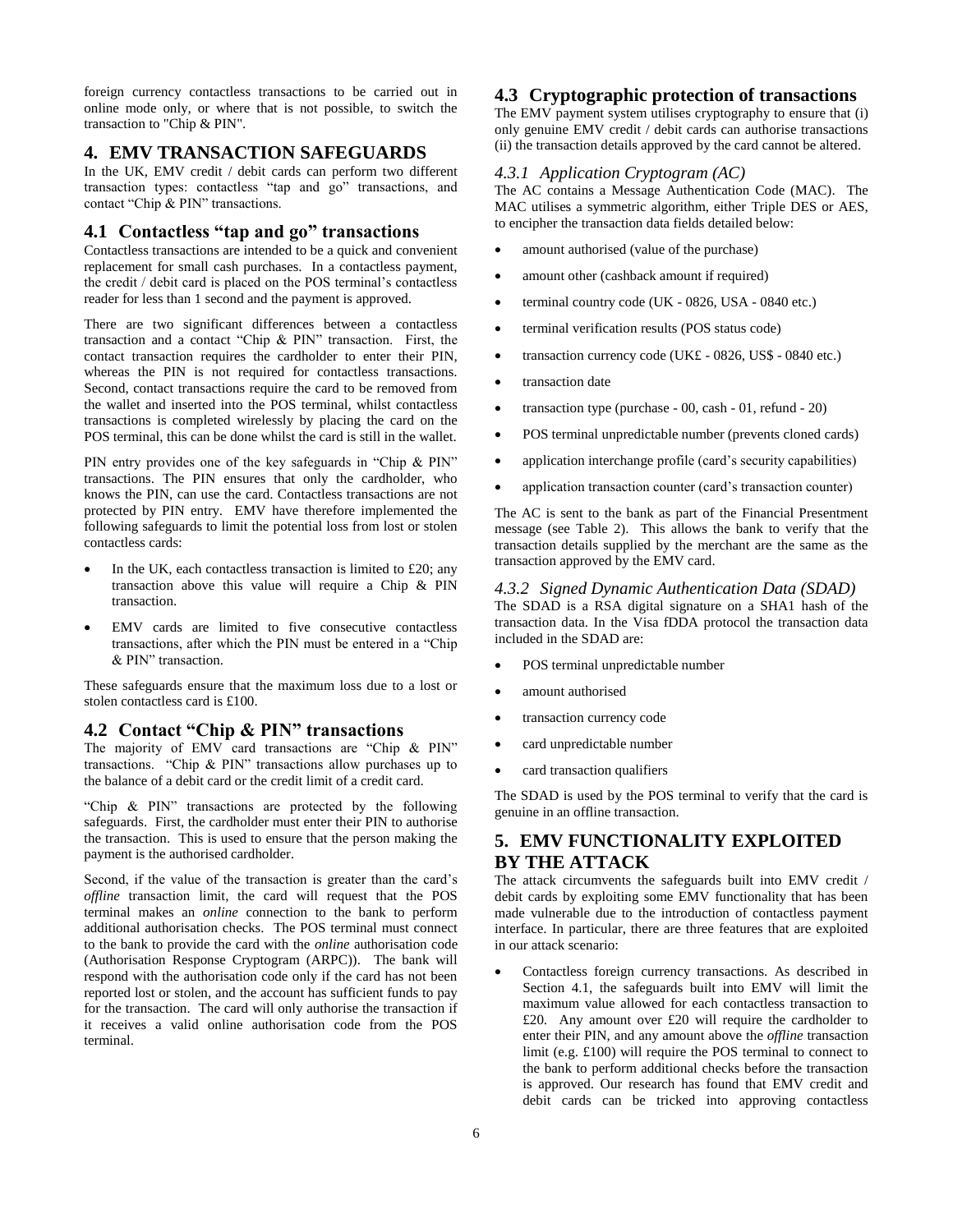transactions of much higher value than £20, simply by requesting the transaction in a foreign currency. In our experiments, EMV cards have been found to approve contactless transactions up to €999,999.99 without requesting the PIN, and without requesting that the POS terminal goes online to perform additional checks. This sidesteps the usual safeguards employed by EMV payments system.

- Wireless interaction with card. This attack exploits the wireless interface on contactless cards to collect transaction authorisations whilst the card remains in cardholder's wallet. This means the cardholder remains unaware that they have been exploited until their card statement arrives, thereby allowing the attack to operate for longer and be more lucrative to the attackers.
- The merchant ID and terminal ID can be added later by the rogue merchant, as these data are not included in the AC generated by the card. The AC cryptographically ensures that the transaction data approved by the card is the same as that received by the issuing bank (see Section [4.3\)](#page-5-2).

## <span id="page-6-0"></span>**6. IMPLEMENTATION**

To validate our research, we have implemented a number of software elements which demonstrate the viability and practicality of the attack. The software consists of three separate applications:

- An Android mobile phone app which captures transactions from the cards. Transactions are stored on the Android phone to be transmitted to the rogue merchant later.
- A rogue merchant Internet listening service which waits to receive the captured transactions from attackers using the Android mobile phone app.
- A rogue merchant bank communications module which packages the transactions into financial presentment request messages for transmission to the bank. This module handles all of the communication with the bank, which involves sending the financial presentment request messages and receiving acknowledgement messages.

## <span id="page-6-3"></span>**6.1 Android transaction capture app**

We have implemented the attack platform on an NFC enabled Android mobile phone as this would be an innocuous device for an attacker to carry around in a crowd.

## *6.1.1 Attack platform*

For implementation and testing, we selected the Google Nexus 5 mobile phone. Implementing on a mobile phone platform limits the effective range to approximately 1 cm. However in testing the Nexus 5 was capable of extracting transactions from an EMV contactless card which was located in a leather wallet in the pocket of a pair of jeans worn by our "unsuspecting" test victim.

#### *6.1.2 Android app operation*

The attacker starts by pre-setting the amount and currency for all the transactions which will be captured from the victims cards. [Figure 3](#page-6-1) shows the attacker setting the amount to 999,999.00 and setting the currency to 0978 which is the code for Euros. In testing we have also obtained transaction approvals in US Dollars for \$999,999.99 (currency code 0840).

The app is now ready and will automatically collect a transaction from every EMV contactless card that it detects, without any further interaction from the attacker. This will minimise the chance of the attacker being detected, as they are not constantly interacting with their phone.

|                                                             |                                        |   | 14:53                   |                                                             |                                        |    | 14:53                   |
|-------------------------------------------------------------|----------------------------------------|---|-------------------------|-------------------------------------------------------------|----------------------------------------|----|-------------------------|
| Settings                                                    |                                        |   |                         | Settings                                                    |                                        |    |                         |
|                                                             | <b>Transaction Amount</b>              |   |                         |                                                             | <b>Transaction Currency</b>            |    |                         |
| 999999.00                                                   |                                        |   | 0978                    |                                                             |                                        |    |                         |
| <b>STATISTICS</b>                                           | Cancel<br>OK                           |   |                         | <b>STATISTICS</b>                                           | Cancel                                 | OK |                         |
| Use quick skimming<br>Quick skimming increases reader speed |                                        |   |                         | Use quick skimming<br>Quick skimming increases reader speed |                                        |    |                         |
|                                                             | Personalisation is on. Touch for info. |   |                         |                                                             | Personalisation is on. Touch for info. |    |                         |
|                                                             | 2                                      | 3 |                         |                                                             | 2                                      | 3  |                         |
| 4                                                           | 5                                      | 6 | п                       | и                                                           | 5                                      | 6  | п                       |
|                                                             | 8                                      | 9 | $\overline{\mathbf{x}}$ |                                                             | 8                                      | 9  | $\overline{\mathbf{x}}$ |
|                                                             | n                                      |   | <b>Finished</b>         |                                                             | n                                      |    | <b>Finished</b>         |
|                                                             |                                        |   |                         |                                                             |                                        |    |                         |

**Figure 3. Capture transaction settings**

<span id="page-6-1"></span>

**Figure 4. Capturing the transaction**

<span id="page-6-2"></span>In [Figure 4](#page-6-2) the screen on the left shows the app waiting to detect an EMV contactless card. The screen on the right shows the €999,999.99 transaction being captured from the card.

When the app detects an EMV contactless card, it sounds an audible alert in the attacker's headphones; a second alert is given once the transaction has been successfully collected. This takes less than 500 milliseconds. Once the transaction has been captured the app stores the transaction data for transmission to the rogue merchant later. As soon as the app has collected a transaction, it automatically returns to waiting to detect another EMV card; it is now ready to collect the next transaction.

[Figure 5](#page-7-1) shows the data fields as captured by the app, this includes all of the data and cryptographic authorisation codes required by the bank to accept the transaction as genuine.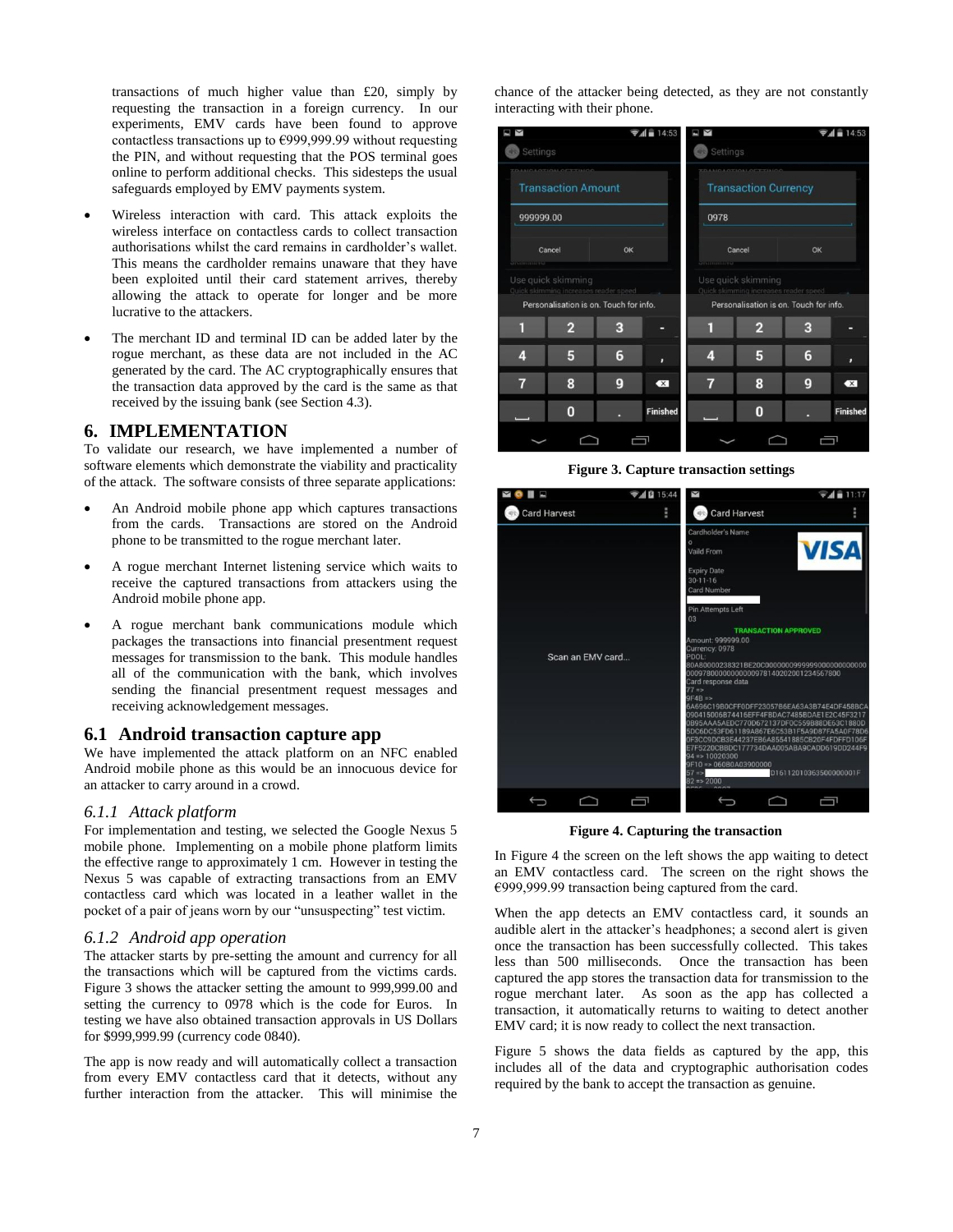The mobile app stores transaction data until it has an Internet connection, at which point the app transmits the data to the rogue merchant.



**Figure 5. Captured transaction data**

## <span id="page-7-1"></span>*6.1.3 Transaction protocol*

The code implements the Visa fDDA [\[5\]](#page-10-6) contactless transaction protocol sequence (depicted as [Figure 6\)](#page-7-0) as this is an *offline* only contactless protocol. This allows the attack to be performed in less than 500 milliseconds and avoids additional validation by the bank.



<span id="page-7-0"></span>

#### *6.1.4 Storing the transaction data*

The transaction data is sent by the card in TAG / Length / Value (TLV) format. The Android application stores all of the data fields returned by the card for later transmission to the rogue merchant.

## *6.1.5 Transmission to the rogue merchant*

Our software can collect and store multiple offline transactions, without a connection to the Internet. The stored transactions can then be transmitted once a suitable connection is available. The transaction details will include all of the data fields required by the bank. The Application Cryptogram (AC) and the clear text equivalent fields listed in Section [4.3](#page-5-2) are arguably the most important, as together they are used by the bank to verify and thereby approve the transaction.

### **6.2 The rogue merchant application**

The rogue merchant application consists of three processes:

- an Internet listening service to receive the transactions from the Android transaction capture app
- a data conversion module which converts the EMV data in TLV format into the ISO 8583 / Standard 70 format required by the bank
- a POS terminal emulation which sends the formatted data to the bank to collect the money from the fraudulent transactions

#### *6.2.1 Internet based listening service*

This is a simple Internet based service which listens to a preagreed IP address and port number. The Android transaction capture app (Section [6.1\)](#page-6-3) connects to the pre-arranged IP address and port number to send all of the collected transactions to the rogue merchant. The listening service stores the transactions for later processing.

#### *6.2.2 Data conversion process*

The data conversion process accepts TLV data as captured from the EMV credit / debit card and converts it into ISO8583 / Standard 70 format required by the bank.

To request the money from the victim's account, the rogue merchant must send a financial presentment message (in ISO8583 or Standard 70 format) to the acquirer bank that holds their merchant account.

[Table 2](#page-8-0) shows the data fields required by the ISO 8583 financial presentment message and shows how the rogue merchant will complete the data fields from the data generated by the EMV card during transaction approval.

#### *6.2.3 POS terminal emulation*

Once the financial presentment request message has been generated, it is sent to the acquirer bank to complete the transaction and transfer the money from the victim's bank account into the rogue merchant's account.

In the UK, communications with the acquirer bank over a public IP network must be protected using Secure Sockets Layer/Transport Layer Security (SSL/TLS) or IPSe[c \[12\].](#page-10-10)

The use of standard encryption such as SSL/TLS and/or IPSec allows the rogue terminal to be implemented in Java on a PC platform; no specialist hardware is required.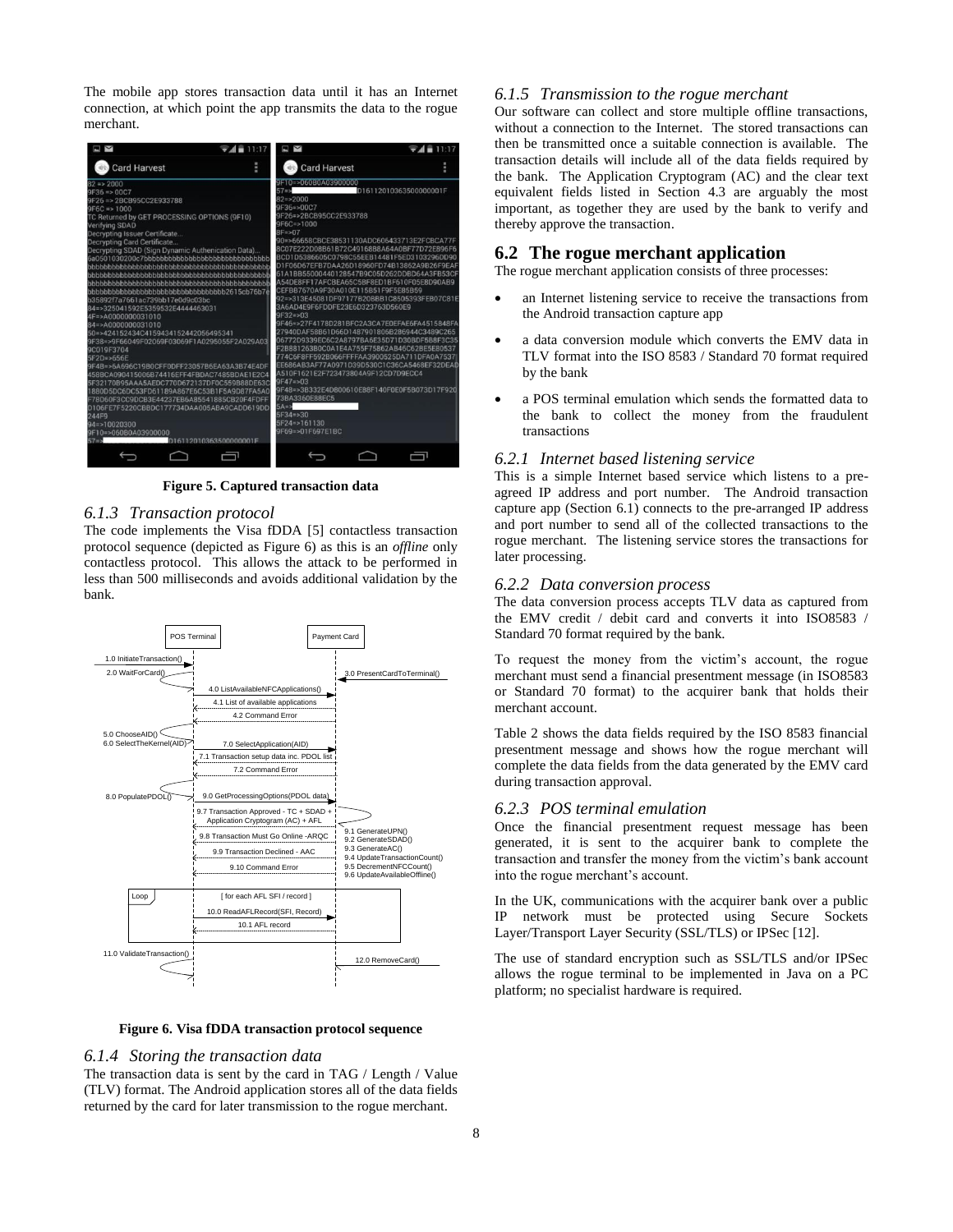<span id="page-8-0"></span>

| <b>Item</b>    | <b>Name</b>                                | Description and mapping to EMV card data                                                                                                        |  |
|----------------|--------------------------------------------|-------------------------------------------------------------------------------------------------------------------------------------------------|--|
| $\mathbf{1}$   | bit map extended                           | List of fields included in the message                                                                                                          |  |
| $\overline{c}$ | primary account number                     | $0x5A - 16$ -digit card account number                                                                                                          |  |
| 3              | processing code                            | Constant 00 for goods and purchases                                                                                                             |  |
| $\overline{4}$ | amount, transaction                        | $0x9F02$ – the transaction amount                                                                                                               |  |
| 5              | amount, reconciliation                     | Transaction amount 0x9F02 converted into the currency to be applied to the<br>victim's card, this value is calculated by the rogue POS terminal |  |
| 7              | date and time, transmission                | Date and time the rogue POS transmits the transaction to the bank                                                                               |  |
| 9              | conversion rate, reconciliation            | Conversion rate for the reconciliation amount, calculated by the rogue POS<br>terminal                                                          |  |
| 10             | conversion rate, cardholder billing        | As above; this value is calculated by the rogue POS terminal                                                                                    |  |
| 11             | systems trace audit number                 | Transaction sequence number generated by the rogue POS terminal                                                                                 |  |
| 14             | date, expiration                           | $0x5F24 -$ Expiry date of the card (YYMM)                                                                                                       |  |
| 16             | date, conversion                           | Date / time of the currency conversion (same as 7)                                                                                              |  |
| 19             | country code, acquiring institution        | Country code of the rogue POS terminal (e.g. 0826 for UK, 0840 for USA, 0036<br>for Australia)                                                  |  |
| 20             | country code, primary account number       | $0x5F28$ – Country code for the card i.e. $0826$ – UK                                                                                           |  |
| 21             | country code, forwarding institution       | $0x5F28$ – Country code for the bank that issued the card i.e. $0826 - UK$                                                                      |  |
| 22             | point of service entry mode                | Type of POS terminal, constant value "051" for Chip & PIN / EMV contactless<br>terminals                                                        |  |
| 23             | card sequence number                       | 0x5F34 - Identifies subsidiary EMV cards issued on the same 16-digit account<br>number                                                          |  |
| 25             | point of service condition code            | Constant "00" normal card presentment                                                                                                           |  |
| 26             | point of service PIN capture code          | Constant "x8xx" indicates a POS terminal that accepts up to 8 digits                                                                            |  |
| 27             | approval code length                       | Constant set by acquirer bank                                                                                                                   |  |
| 32             | acquiring institution identification code  | Constant set by acquirer bank                                                                                                                   |  |
| 33             | forwarding institution identification code | Constant set by acquirer bank, indicates the institution that will provide the card<br>payment clearing (steps 6 to 9 in Figure 2)              |  |
| 34             | primary account number, extended           | Not applicable to Visa - used only when the primary account number begins<br>with "59"                                                          |  |
| 39             | action code (was response code)            | Constant "0xx" for financial transaction request messages                                                                                       |  |
| 43             | card acceptor name/location                | Constant string name and location of the merchant                                                                                               |  |
| 49             | currency code, transaction                 | 0x5F2A - Transaction currency code                                                                                                              |  |
| 50             | currency code, reconciliation              | Currency code for reconciliation, see item 5                                                                                                    |  |
| 51             | currency code, cardholder billing          | $0x9F42$ – Currency Code from the card.                                                                                                         |  |
| 66             | country code, receiving institution        | $0x5F28$ – Country code for the bank that issued the card i.e. $0826 - UK$                                                                      |  |
| 100            | receiving institution identification code  | Code that identifies victim's bank - ISO 7812                                                                                                   |  |
| 102            | account identification 1                   | Information contained in 16-digit card account number 0x5A                                                                                      |  |
| 103            | account identification 2                   | Information contained in 16-digit card account number 0x5A                                                                                      |  |

|  |  |  | Table 2. Financial presentment message data requirements |  |  |  |  |
|--|--|--|----------------------------------------------------------|--|--|--|--|
|--|--|--|----------------------------------------------------------|--|--|--|--|

In the above table, data fields from the EMV card data are denoted by their EMV reference number e.g. **0x5A**.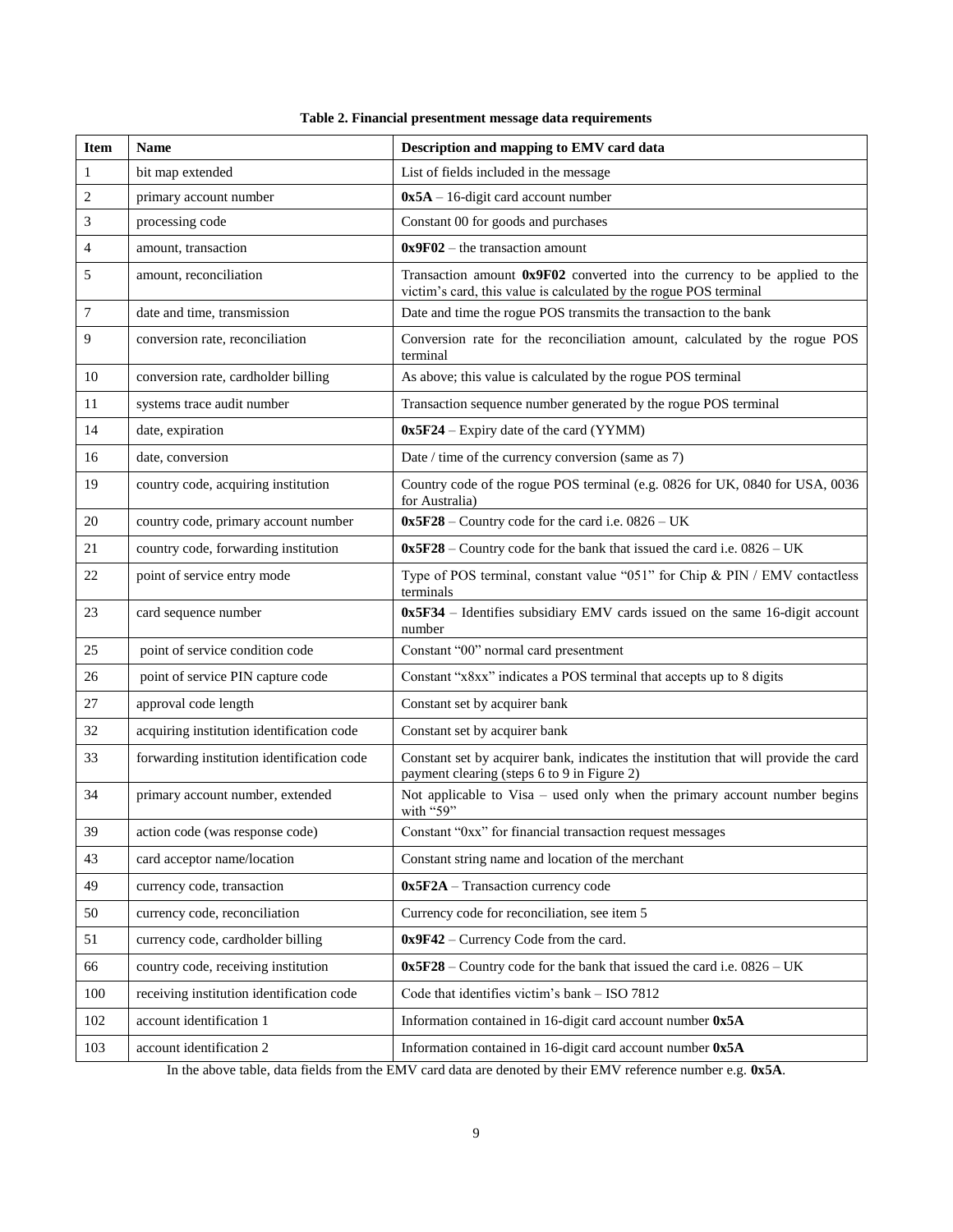[Table 3](#page-9-3) shows the communication sequence required for the POS emulation to transmit a transaction to the acquirer bank.

<span id="page-9-3"></span>

| <b>Message</b>                           | From $\rightarrow$<br>Tо      | <b>Purpose</b>                                             |
|------------------------------------------|-------------------------------|------------------------------------------------------------|
| financial presentment<br>request message | $POS \rightarrow$<br>Acquirer | Requests approval and<br>money transfer by the<br>acquirer |
| financial presentment                    | Acquirer                      | Contains the answer to the                                 |
| response                                 | $\rightarrow$ POS             | request                                                    |
| financial presentment                    | $POS \rightarrow$             | Confirms that the                                          |
| confirmation                             | Acquirer                      | response was received                                      |

**Table 3. POS / acquirer communication sequence**

# <span id="page-9-0"></span>**7. TEST RESULTS**

The attack software has been tested against various UK-issued credit / debit cards. [Table 4](#page-9-4) shows the vulnerability of several different card types.

<span id="page-9-4"></span>

| Table 4. Vulnerability of UK-issued contactless card types |  |  |  |  |  |  |  |  |  |  |  |
|------------------------------------------------------------|--|--|--|--|--|--|--|--|--|--|--|
|------------------------------------------------------------|--|--|--|--|--|--|--|--|--|--|--|

| <b>Card Type</b>                        | <b>Max Value</b>            | <b>Comment</b>                                                                                                                                           |
|-----------------------------------------|-----------------------------|----------------------------------------------------------------------------------------------------------------------------------------------------------|
| Visa credit cards<br>(UK currency)      | £85.00                      | Visa credit cards will<br>approve multiple<br>transactions until offline<br>limit reached                                                                |
| Visa credit cards<br>(foreign currency) | €999,999.99<br>\$999,999.99 | Visa credit cards will<br>approve foreign currency<br>transactions up to the<br>maximum value possible<br>in EMV                                         |
| Visa debit cards<br>(UK currency)       | £45.00                      | Visa debit cards will<br>approve multiple<br>transactions until offline<br>limit reached                                                                 |
| Visa debit cards<br>(foreign currency)  | $\epsilon$ 0.00<br>\$0.00   | Visa debit cards decline<br>foreign currency<br>contactless transactions                                                                                 |
| <b>MasterCard</b>                       | N/A                         | MasterCard is not<br>affected by this attack as<br>the cards request online<br>completion of transactions<br>in local currency and<br>foreign currencies |

# **7.1 Transaction capture timings**

The Android transaction capture app is designed to operate as quickly as possible, thereby reducing the risk of detection for the attacker. The software automatically collects the fraudulent transaction as soon as it detects a Visa contactless credit or debit card. [Table 5](#page-9-5) shows analysis of protocol timings from 20 captured fraudulent transactions.

| Table 5. Fraudulent transaction capture timings |  |
|-------------------------------------------------|--|
|-------------------------------------------------|--|

<span id="page-9-5"></span>

| <b>Statistics</b>                                                        | Time (in milliseconds) |
|--------------------------------------------------------------------------|------------------------|
| Average transaction duration (card<br>discovery to transaction approval) | 478ms                  |
| Standard deviation                                                       | 36ms                   |
| <b>Fastest transaction</b>                                               | 452ms                  |
| Slowest transaction                                                      | 52.7ms                 |

## <span id="page-9-1"></span>**8. POTENTIAL SOLUTIONS**

The key weakness exploited in this paper is that Visa credit cards will authorise unlimited value transactions in a foreign currency. This makes the attack described in this paper both scalable and very lucrative.

The solution is relatively simple. This can be done by changing future Visa credit cards to implement one or both of the following:

- the cards will request *online* completion of contactless foreign currency transactions; making the transaction subject to the additional *online* verification steps.
- the cards will force "Chip & PIN" completion of all foreign currency transactions; this will eliminate the possibility of high value transactions without the added security of cardholder's PIN.

### <span id="page-9-2"></span>**9. CONCLUSION**

In this paper we have demonstrated that it is possible to collect high value transactions from contactless Visa credit cards whilst the card is still in the victim's pocket. The attack exploits a previously undocumented flaw in the cards, in which the cards will approve transactions of unlimited value in a foreign currency. Combined with the lack of POS terminal authentication and the threat of contactless payment card skimming, this vulnerability poses a real risk that allows high value fraudulent transaction to be harvested and converted into money.

Our experimental results show that the attack could be implemented in the "real world" because:

- it takes less than 500milliseconds to collect a transaction
- NFC enabled Android phones are cheap and readily available
- the phone looks innocent if the attacker is challenged by the police or a member of the public

We have also outlined a scenario by which the captured fraudulent transactions could be exploited by a rogue merchant to access the money in the victim's bank account. The rogue merchant receives the transactions and passes them off as genuine transactions to their bank. It should be noted that although we have implemented the rogue POS terminal software, we have not tested it against a live acquirer transaction clearing system.

From this we can conclude that this attack represents a plausible threat to contactless Visa credit cards. We can also see that it can be easily remedied.

We have proposed two simple changes in the operation of Visa credit cards that would eliminate the risk posed by this attack. Both of which use the existing functionality of the cards and would therefore be relatively inexpensive to implement.

## **10. ACKNOWLEDGMENTS**

Our thanks to Feng Hao and Dylan Clarke for proof reading some sections of this paper. The work presented here is partly supported by the UK RCUK *Social Inclusion through the Digital Economy (SiDE)* EP/G066019/1 project and the UK EPSRC *Cybercrime Network* EP/K003410/1.